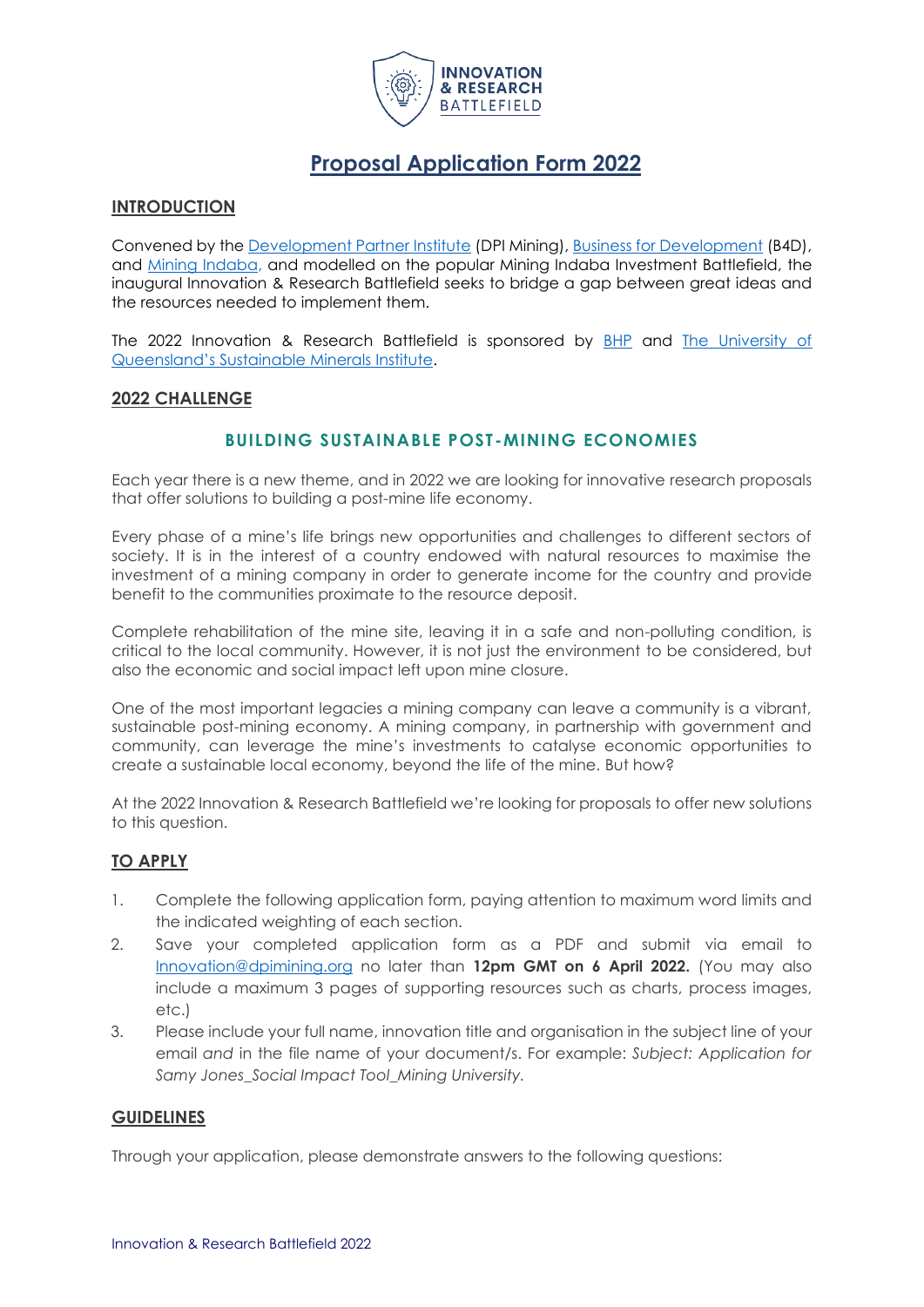



- What is the objective? What will your idea/research accomplish?
- What makes your idea/research significant? Demonstrate the rationale and impact.
- Describe the process of implementation and time frame.
- **What resources are required?**
- Who are the beneficiaries?
- **■** How does it support the Sustainable Development Goals?

Proposals will be awarded additional points if they include a focus on inclusion (youth, gender, disabilities), marginalised communities, local partners, and multiple institutions.

## **NEXT STEPS**

- The Development Partner Institute and Business for Development will review all submitted applications using a pre-defined scoring matrix.
- The ten highest-scoring applications will be shortlisted and notified on **15 April 2022**. They will be invited to pitch their innovation and research to our judging panel at Mining Indaba 2022.

#### **Battle Round One – 9 May 2022:**

- We're doing our best to make this event as inclusive and accessible as possible. Therefore, shortlisted applicants who are unable to attend Mining Indaba in person will be able to submit a pre-recorded video of their pitch for the first round.
- Note: all applicants must be available via phone or videoconferencing during the first pitching round for live Q&A after their video.
- Note: Travel costs will not be covered by the event organisers.

## **Battle Round Two – 11 May 2022:**

- From the first round, three proposals will be selected by the judging panel to pitch in the second and final battle round, live in person or via videoconferencing on the Mining Indaba stage, allowing for Q&A from our judging panel.
- The winner will be announced on 11 May 2022.

## **KEY INFORMATION**

- **•** The Development Partner Institute, Business for Development and other industry representatives will form the judging panel at Mining Indaba.
- The Innovation Grant will be awarded to an implementing organisation and not an individual applicant. Note, funding will not go to Government officials.
- The Innovation Grant will not be used directly or indirectly to support any organisation or entity that is subject to international trade sanctions or designations imposed by Australia, the European Union, the United Kingdom, Switzerland, or the United States.
- The winner(s) of the Innovation Grant will be required to measure and report on progress quarterly during the following 12-month period.
- **•** The winner(s) will acknowledge the Sponsors' contribution to the Innovation Grant and its impact towards Building Sustainable Post Mine Economies.
- By 30 March 2023, the winner(s) must submit an overview of how the funds have been spent, outcomes and learnings achieved to date, and a plan for the expenditure of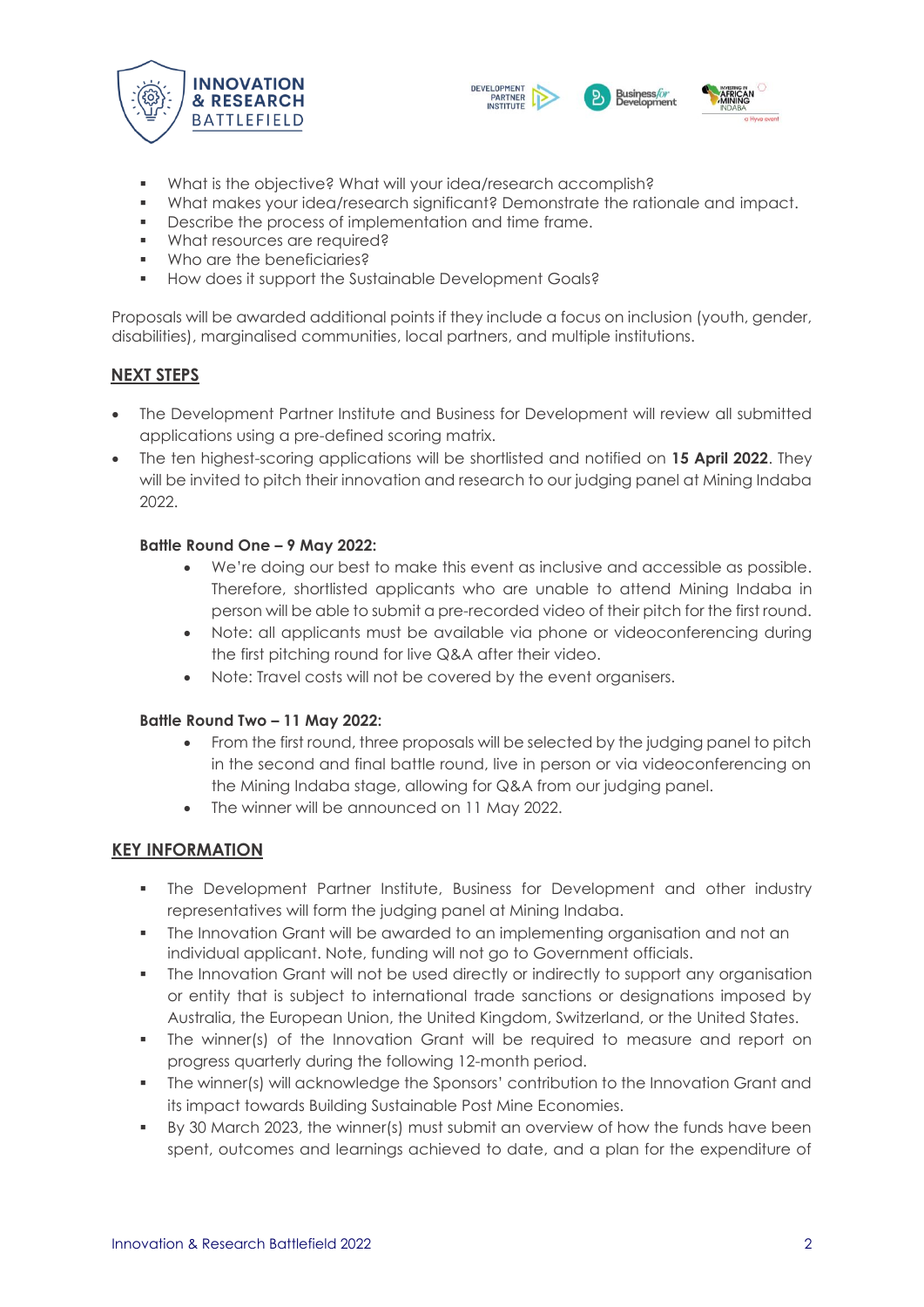



the remaining grant funds if applicable. This report will be presented at Mining Indaba in 2023, providing further visibility for the innovation and research.

**Note**: As this is the inaugural Innovation and Research Battlefield event, we are expecting that there will still be details to iron out – we thank you in advance for your understanding.

If you have specific questions on the application process, please email [innovation@dpimining.org.](mailto:innovation@dpimining.org) We may not be able to answer each enquiry, but we will try our best to accommodate.

#### **PROPOSAL APPLICATION**

Provide the following information:

 $\_$  , and the set of the set of the set of the set of the set of the set of the set of the set of the set of the set of the set of the set of the set of the set of the set of the set of the set of the set of the set of th

| Name(s) of Applicant(s)                             |  |
|-----------------------------------------------------|--|
| Working Name of Innovation or<br>Research           |  |
| Organisation(s)                                     |  |
| Your Role(s) (e.g., Student,<br>Professor, Manager) |  |
| <b>Primary Email Address</b>                        |  |
| Primary Phone Number                                |  |
| Country you're located in                           |  |

Answer the following questions:

- **1. Elevator Pitch:** describe your proposal and what makes it innovative in 100 words (5% of criteria)
- **2. a) Provide a budget outlining the total amount of investment required in US\$** (5% of criteria)

**b) Outline how the Innovation Grant will be used to support your proposal** (200 max words, 5% of criteria)

**3. Provide a summary of your innovation and/or research** (max 400 words, 10% of criteria)